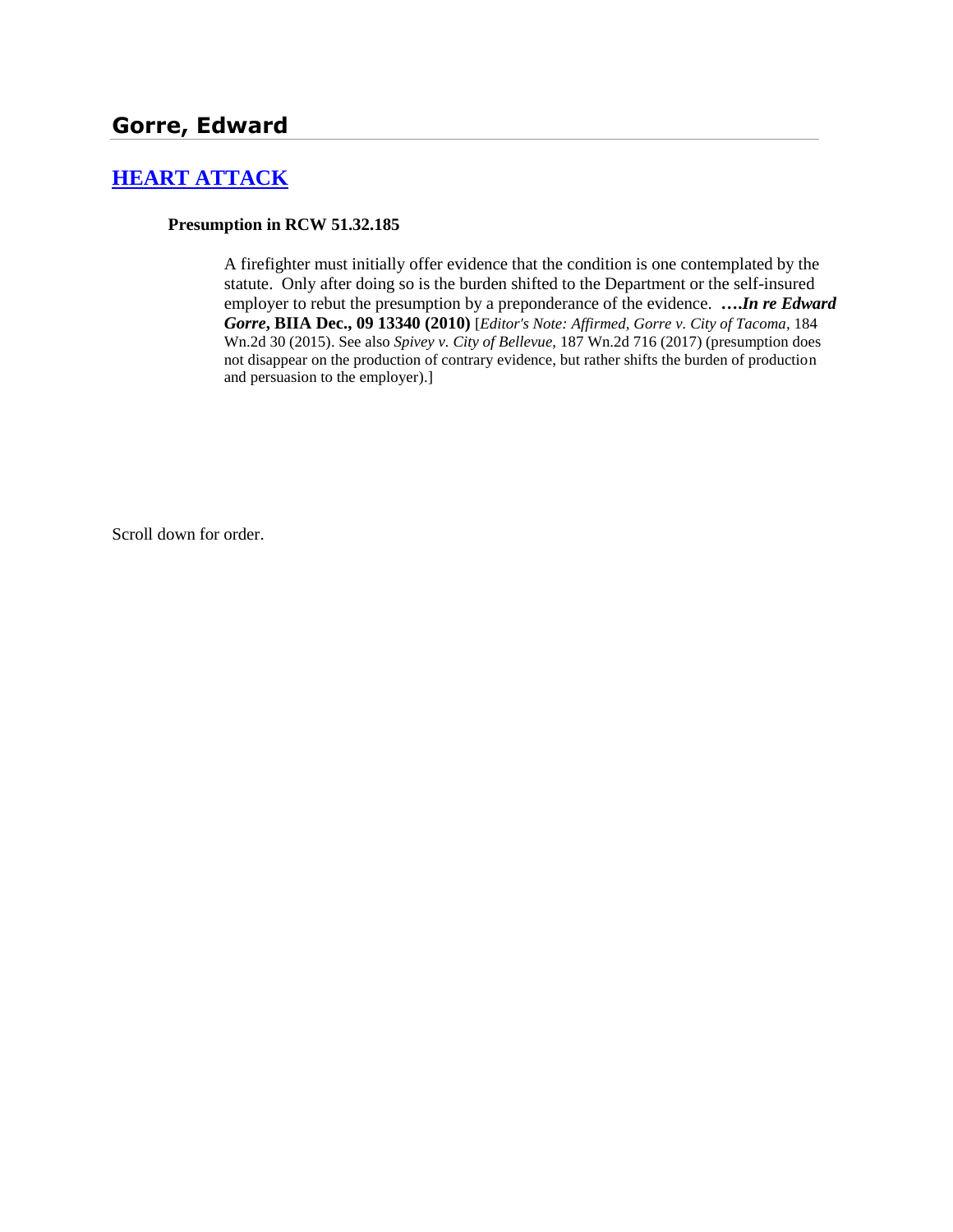## **BEFORE THE BOARD OF INDUSTRIAL INSURANCE APPEALS STATE OF WASHINGTON**

**)**

**IN RE: EDWARD O. GORRE ) DOCKET NO. 09 13340**

**CLAIM NO. SB-29707 ) DECISION AND ORDER**

APPEARANCES:

Claimant, Edward O. Gorre, by Ron Meyers & Associates, PLLC, per Ron Meyers

Self-Insured Employer, City of Tacoma, by Pratt, Day & Stratton, PLLC, per Marne J. Horstman

Department of Labor and Industries, by The Office of the Attorney General, per Pat L. Demarco, Assistant

The claimant, Edward O. Gorre, filed an appeal with the Board of Industrial Insurance Appeals on April 8, 2009, from an order of the Department of Labor and Industries dated March 24, 2009. In this order, the Department set aside an order dated March 26, 2008, and rejected Mr. Gorre's Application for Benefits for the stated reasons that there was no proof of a specific injury at a definite time and place during the course of his employment, his condition was not the result of the injury alleged, the condition was not the result of an industrial injury, as that term is defined in RCW 51.08.100, and the condition was not an occupational disease within the meaning of RCW 51.08.140. The Department order is **AFFIRMED**.

## **DECISION**

As provided by RCW 51.52.104 and RCW 51.52.106, this matter is before the Board for review and decision. The claimant and employer filed timely Petitions for Review of a Proposed Decision and Order issued on October 1, 2010, in which the industrial appeals judge affirmed the Department order dated March 24, 2009.

The Board has reviewed the evidentiary rulings in the record of proceedings and finds that no prejudicial error was committed. The rulings are affirmed.

We agree with our industrial appeals judge's assessment of the evidence and the conclusions he drew from it. We have granted review to add Findings of Fact and Conclusions of Law to clarify why Mr. Gorre's medical condition cannot be presumed to be an occupational disease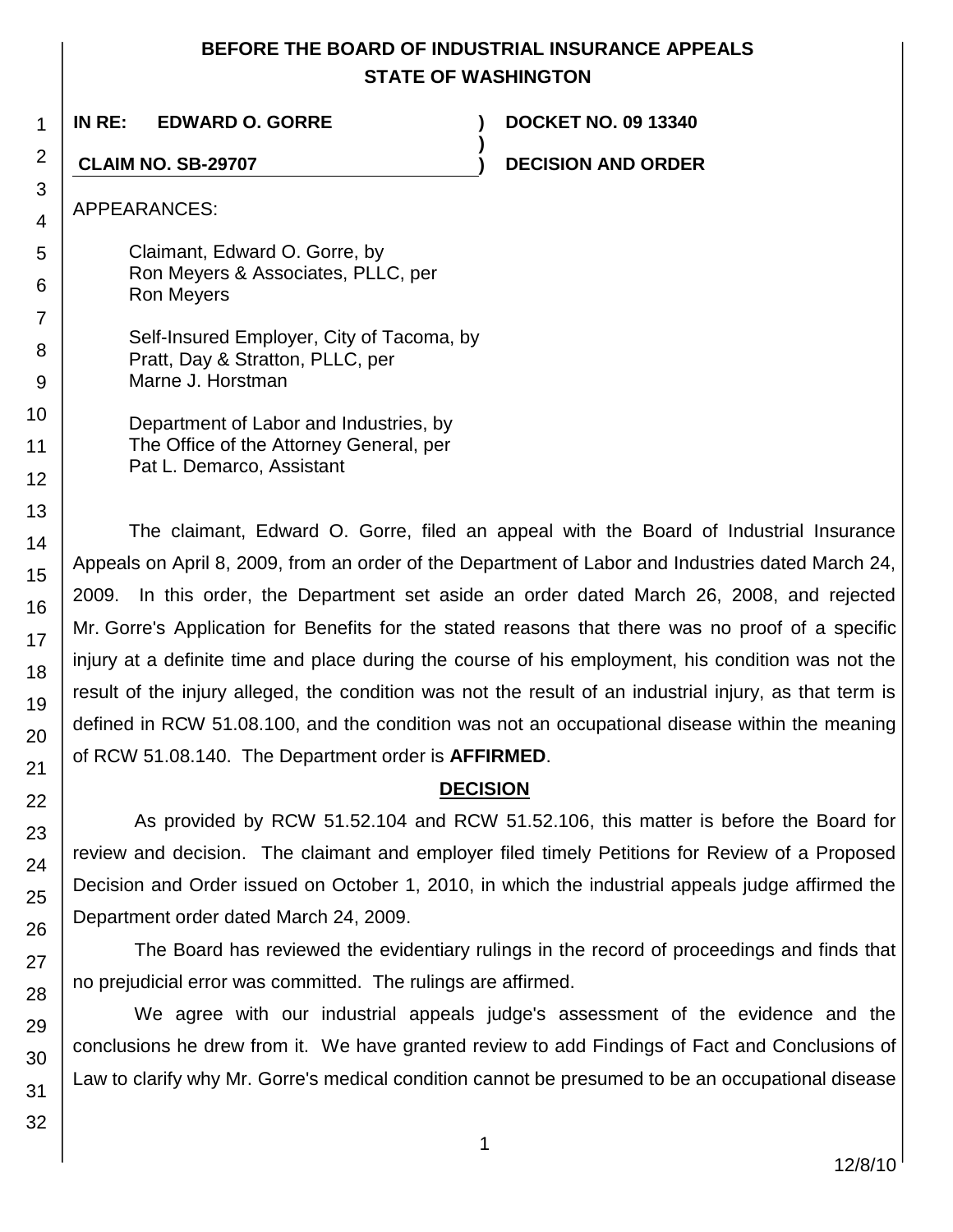1 2 under the provisions of RCW 51.32.185, and to briefly explain why we conclude that Mr. Gorre did not satisfy his burden of proof.

3 4 5 RCW 51.32.185 creates a rebuttable prima facie presumption that a firefighter who develops certain medical conditions is presumed to have developed the illness because of an occupational disease process. The conditions include respiratory disease, cancer, heart conditions that become manifest within 72 hours of exposure to smoke, fumes, or toxic substances or within 24 hours after strenuous physical exertion and infectious diseases. Subsection (4) of the statute states:

> The presumption established in subsection (1)(d) of this section [infectious diseases] shall be extended to any firefighter who has contracted any of the following infectious diseases: Human immunodeficiency virus/acquired immunodeficiency syndrome, all strains of hepatitis, meningococcal meningitis, or mycobacterium tuberculosis.

Mr. Gorre asserts that he did not have to produce any evidence to prove that his condition was presumed to be an occupational disease. We disagree with his interpretation of the applicability of the presumption. For the presumption to apply, a firefighter must first present evidence that his or her medical condition is one contemplated by the statute to have been presumptively caused by an occupational disease process. Only after he or she has done so, does the burden of producing a preponderance of the evidence to rebut the presumption fall to the Department or the firefighter's self-insured employer. If the condition for which Mr. Gorre here seeks industrial insurance coverage is not one presumed by statute to be an occupational disease, he carries the burden of proof.

The diagnosis of the condition Mr. Gorre developed is critical to a determination of whether his condition was presumptively an occupational disease. Mr. Gorre advanced two theories to support his prayer for relief. Under one of the theories, Mr. Gorre asserts that he was exposed to harmful substances during the course of his employment that caused him to develop a respiratory disorder, eosinophilic pneumonia, and that the treatment for the respiratory condition resulted in an infectious disease, coccidioidomycosis. The Department and the City of Tacoma contend that Mr. Gorre contracted only coccidiodomycosis, and that distinctive conditions of his employment did not naturally and proximately cause the coccidiodomycosis.

Four medical experts, Christopher H. Goss, M.D., Royce H. Johnson, M.D., Garrison H. Ayers, M.D., and Emil J. Bardana, Jr., M.D., detailed their opinions regarding the nature of the condition Mr. Gorre developed. They agreed that the claimant suffered from coccidioidomycosis. The ailment is commonly known as Valley Fever. Valley Fever is caused by Coccidioides immitis,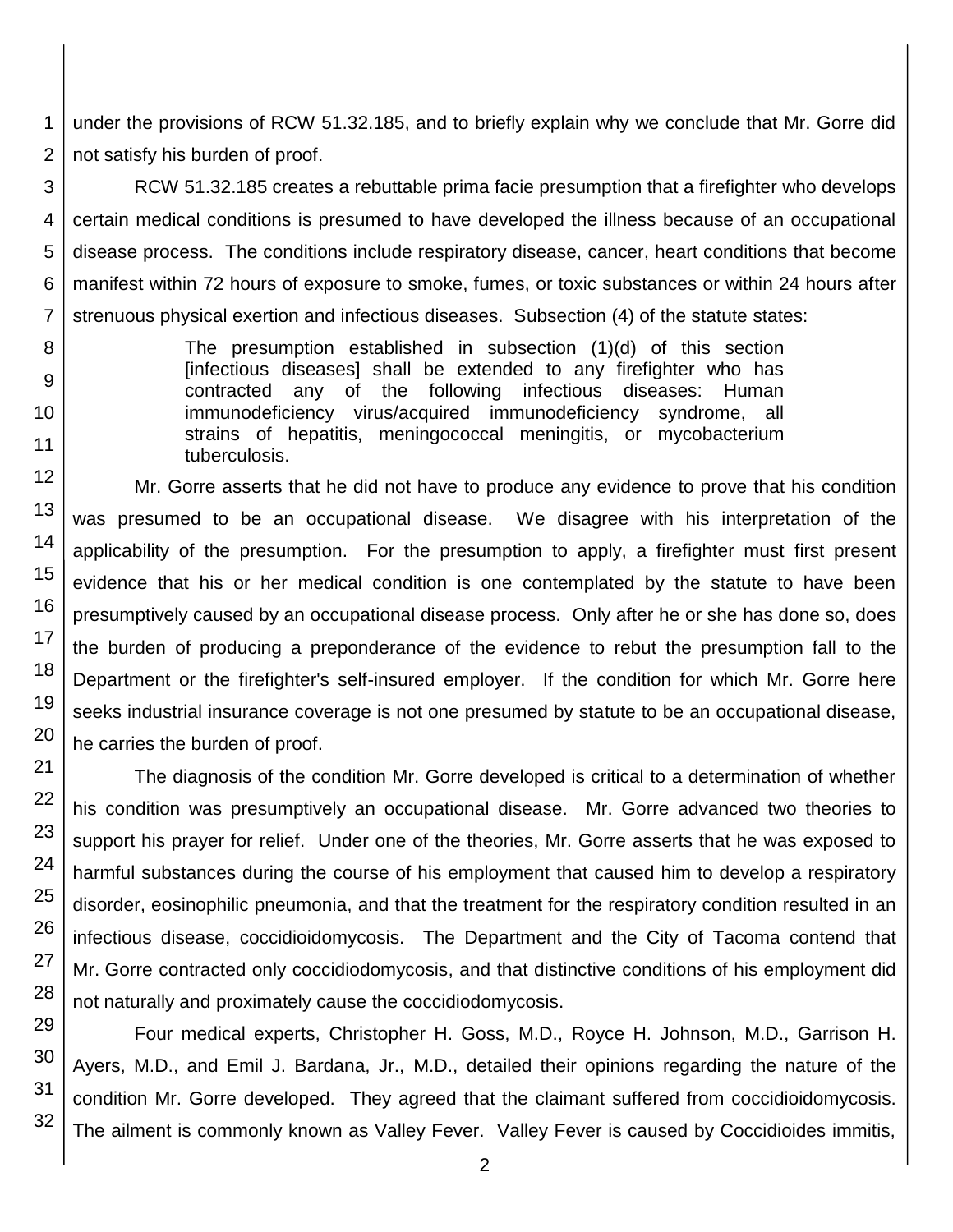1 2 3 4 5 6 7 8 an organism that lives in the soil in desert areas such as Mexico, the Sonoran desert, other areas of California and Arizona, and in Nevada and other southwestern states. The organism produces arthrospores that become airborne when the soil is disturbed and may be inhaled and cause disease in humans. Because it thrives only in desert climates, the organism cannot live in the northwestern United States. About 60 percent of the people who are exposed to the organism that causes Valley Fever never develop any symptoms. The symptoms from which the other 40 percent suffer are similar to those caused by the flu or colds. Valley Fever is an infectious disease, the symptoms of which can affect a patient's respiratory functions.

9 10 11 No case of Valley Fever has ever been reported as having been proximately caused by an exposure that happened in the State of Washington. The few patients who have been treated for the condition in Washington contracted it elsewhere.

12

#### Mr. Gorre's Relevant Background

13 14 15 16 17 Mr. Gorre lived in Fair Oaks, California from 1986 until he graduated from high school. Fair Oaks is a suburb of Sacramento. After the claimant graduated, he enlisted in the United States Army and served in the armed forces for three years. He was stationed in Germany for the first two years of his enlistment but ended his Army career after he was posted in Saudi Arabia for the final 12 months. He traveled in Iraq and Kuwait during that time.

18 19 20 21 Mr. Gorre then lived in the Sacramento area from 1990 through sometime in 1994. He attended a community college and then obtained his college degree from California State Los Angeles. Mr. Gorre resided in Long Beach, California from 1994 through 1997. He relocated to the State of Washington in early 1997.

22 23 24 25 The firefighter acknowledged that before he moved to Washington, he traveled throughout California. He visited Mexico in the late 1980s, early 1990s, and in 2008. From 1995 through 2004, Mr. Gorre visited Fair Oaks between five and ten times to visit his father. In November 2005, Mr. Gorre took a trip to Nevada, where he played golf outside the city limits of Las Vegas.

26 27 28 29 30 31 Mr. Gorre conceded that he could not identify one specific instance in which he was exposed to a substance during the course of his work as a firefighter/EMT that proximately caused the condition for which he seeks industrial insurance coverage. The record demonstrated that the claimant responded to few calls to fight fires, but many calls for EMT services from 2005 through early 2007. Considering the time within which Valley Fever usually becomes symptomatic following exposure, it is that time period that is important.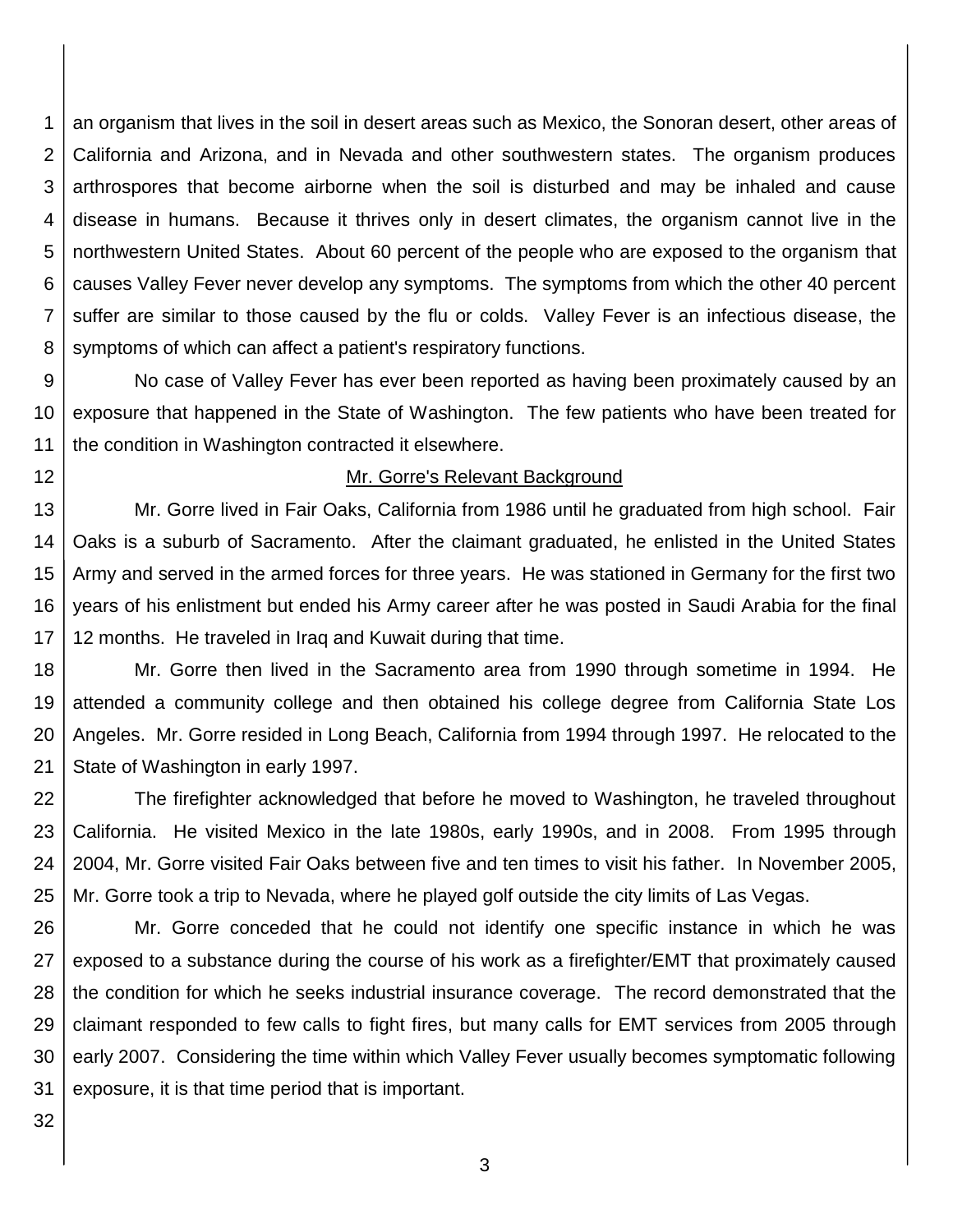2 3

1

#### The Medical Evidence

No medical witness identified any specific substance to which Mr. Gorre was exposed during the course of his job that was the probable proximate cause of his condition.

Mr. Gorre relied on the opinions of two medical experts to support his claim for benefits.

5

32

4

*The Theory of Christopher H. Goss, M.D.*

6 7 8 9 10 11 12 Christopher H. Goss, M.D., is certified by the American Board of Critical Care Physicians as qualified in that medical specialty. The doctor treated Mr. Gorre for the symptoms that are at issue. He concluded that Mr. Gorre actually suffered from two medical conditions. Eosinophilic pneumonia, which the doctor thought was the first disease the claimant contracted, is a respiratory disease of the vessels of a person's airway. Dr. Goss believed that the disease resulted from "multiple occupational exposures," but he could not identify when the exposures happened or the substances that likely caused the pneumonia.

13 14 15 16 17 18 19 Mr. Gorre was treated with steroids for the presumed pneumonia. Dr. Goss believed that while the steroids resolved the pneumonia, they also caused the Valley Fever organism that had lain dormant for many years after the claimant contracted it when he lived in an area in which the organism is endemic, to become active and symptomatic. The record established that in the 40 percent of people who become ill after exposure to the Valley Fever organism, symptoms usually begin within two weeks of exposure. The organism may, however, remain dormant for several years.

20 21 22 23 24 25 Thus, based on Dr. Goss's testimony, Mr. Gorre contended that the proper and necessary treatment he underwent for a respiratory disease that was proximately caused by occupational exposures "caused dissemination of coccidimycosis which he may have acquired as a young man while growing up in California . . .." Goss Dep. at 24. While proximate cause may be established under such circumstances, *In re Arvid Anderson*, BIIA Dec., 65,170 (1986), we are not convinced of the efficacy of Dr. Goss's theory.

26 27 28 29 30 31 Garrison H. Ayers, M.D., is certified by the American Boards of Internal Medicine, Infectious Diseases, and Allergy and Clinical Immunology as a qualified medical specialist. He examined Mr. Gorre on September 3, 2008. The doctor said that Mr. Gorre did not report having been exposed to any substance that could have caused chronic eosinophilic pneumonia. Dr. Ayers also declared that the symptoms Mr. Gorre had when he saw Dr. Goss were consistent with a person who has Valley Fever, but not eosinophilic pneumonia. He explained:

Well, I think, it is clear that this gentleman had coccidioidomycosis, and that he had been in endemic areas and lived in typical areas, which one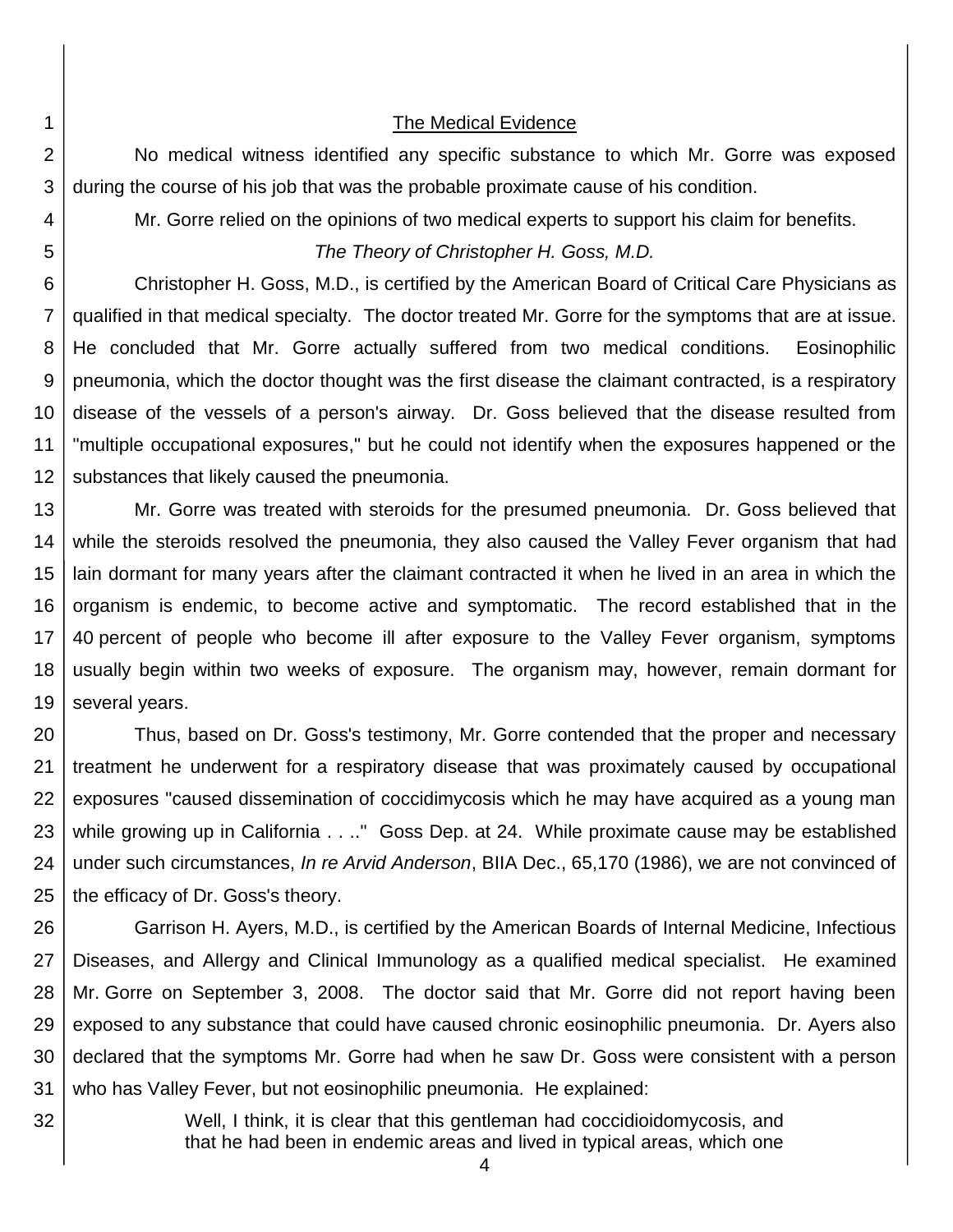would obtain it. And therefore, is at higher risk, and also given the fact that he is Philippino, which increases his risk of dissemination, and that the picture that, not only from my history that I obtained and reviewing the records goes along perfectly well with that, and the fact that he had biopsy that was not consistent with hypersensitivity pneumonitis.

He had clinical symptoms that you don't see with chronic pulmonary eosinophilic pneumonia, and that he had arthralgias and rash, and those kind of symptoms.

And then, of course, the icing on the cake, which I did not have in my first visit, by the way, is that he grew coccidioidomycosis. So, I think it is unequivocal that this gentleman had coccidioidomycosis as his initial, and only disease, and it is a farfetched stretch without clinical data to support that he had another disease that resulted in him getting treated with Prednisone that immunosuppressed him more so he came out with coccidioidomycosis. For him to come out with coccidioidomycosis he already had it. It is clear it was present before.

6/14/10 Tr. at 104, 105.

Paul L. Bollyky, M.D., is certified as a qualified specialist in internal medicine and infectious diseases. As did Dr. Goss, Dr. Bollyky treated Mr. Gorre for the condition that is here at issue. The physician confirmed that the claimant suffered from Valley Fever. He was unsure whether Mr. Gorre ever suffered from the pneumonia that Dr. Goss diagnosed. Dr. Bollyky noted that the symptoms of Valley Fever may be misdiagnosed as a respiratory disease because the symptoms of the infectious disease and of respiratory illnesses are similar.

Emil J. Bardana, Jr., M.D., holds credentials from the American Boards of Internal Medicine and Allergy and Immunology. He reviewed a complete set of Mr. Gorre's records in October 2009. Dr. Bardana described the medical records he reviewed as much more comprehensive than the ones Dr. Goss and Dr. Johnson reviewed, as, he said, were the records he read regarding where Mr. Gorre had lived and his history of travel. The doctor concluded that Mr. Gorre developed only one disease, Valley Fever, which is an infectious disease, and that he did not contract any eosinophilic lung, or respiratory disease caused by a harmful exposure during the course of his job as a firefighter. Dr. Bardana stated that unless a firefighter's breathing apparatus either fails or comes off, "[e]osinophilic lung disease in firefighters is almost a non-issue." 6/24/10 Tr. at 57.

Dr. Bardana determined that Mr. Gorre's travel history was a critical factor in determining when he was exposed to the Valley Fever organism. He concluded that the claimant was probably exposed to the organism during his trip to Nevada in November 2005. By way of explanation, Dr. Bardana outlined Mr. Gorre's medical history after he returned from Nevada. In December 2005, the claimant had a three or four day episode during which he had an acute febrile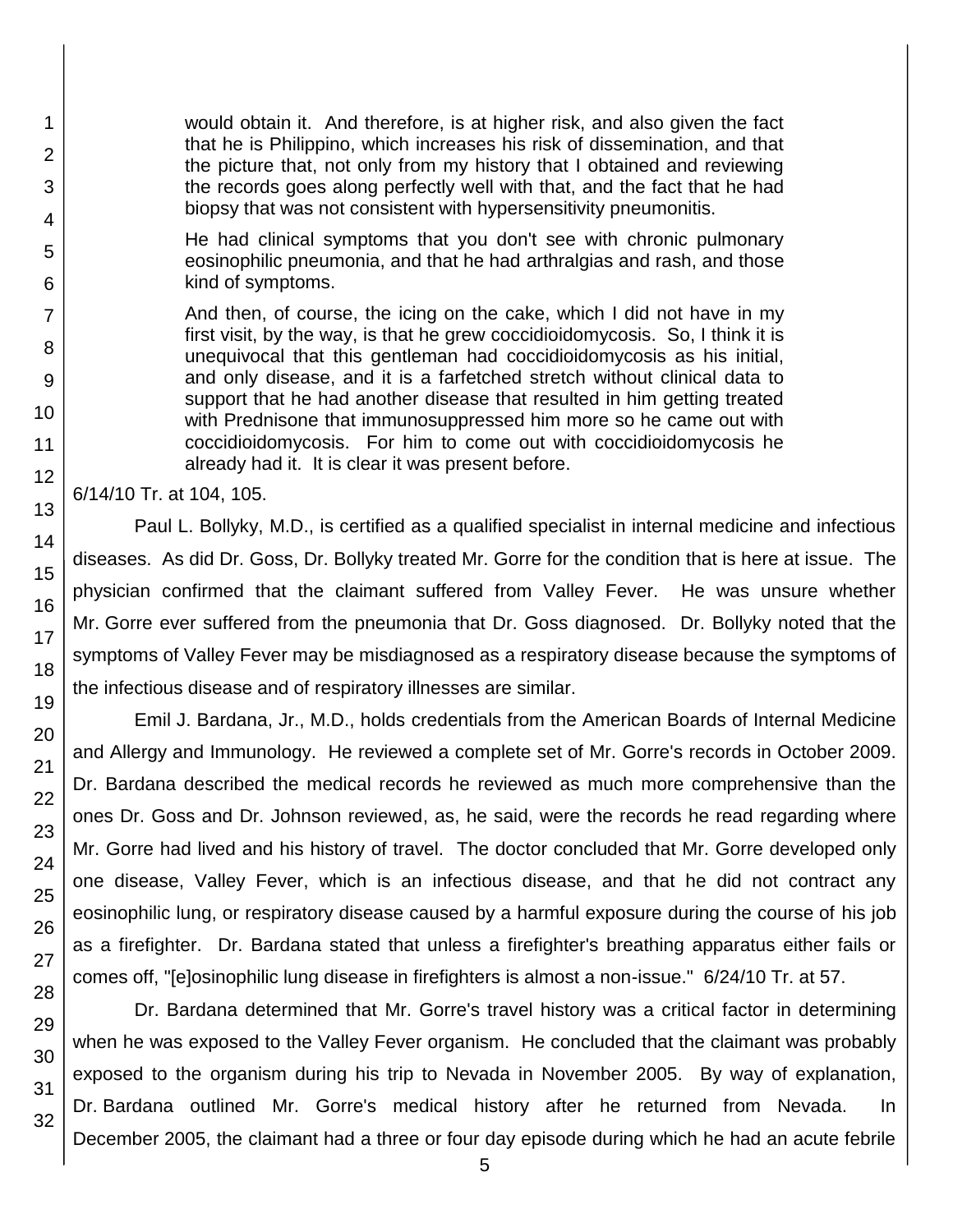1 2 3 illness demonstrated by a fever, muscle pains, arthralgias, sweats, sore throat and headache. The symptoms recurred in January and May 2006. When he experienced another episode in June 2006, Mr. Gorre sought medical treatment.

4 5 6 7 8 9 10 11 12 The infectious disease specialist said that between June 2006 and February 2007, Mr. Gorre developed an allergic response or hypersensitivity caused by Valley Fever. The witness noted that of all of the doctors who participated in treating Mr. Gorre during that time, only Dr. Goss steadfastly thought the claimant had a distinct respiratory disease. Dr. Bardana noted that the steroids with which Dr. Goss treated Mr. Gorre improved the claimant's hypersensitivity response but did not address his primary illness of Valley Fever. That condition, which Dr. Bardana concluded caused all of Mr. Gorre's symptoms, not only did not respond to the steroids, the infectious disease "actually flourished and became disseminated, and he later required antifungal therapy." 6/24/10 Tr. at 24.

#### 13

21

22

#### *The Theory of Royce H. Johnson, M.D.*

14 15 16 17 18 19 20 Royce H. Johnson, M.D., enjoys certification as a specialist by his peers in the American Board of Internal Medicine and in a subspecialty of infectious diseases. He promoted the second theory of proximate cause that Mr. Gorre advanced. Dr. Johnson postulated that the claimant's exposure to the Valley Fever organism happened when a vehicle drove through the Tacoma area after having been in one of the southwestern areas of the United States in which the organism is endemic. The vehicle, he thought, probably caught fire on Interstate 5, and Mr. Gorre responded to the scene where he contracted the disease during the course of his employment.

Dr. Johnson was unaware that Mr. Gorre had lived in California.

We find Dr. Johnson's theory of causation to be highly improbable.

23 24 25 26 27 Payam Fallah Moghadam, Ph.D., is a mycologist, whose occupation involves the study of organisms. He said that the organism that causes Valley Fever would have immediately died if it was carried to an environment such at Washington's. He also averred that the organism cannot survive fires that reach temperatures of more than 130 degrees F. Both of these factors detract from the persuasiveness of Dr. Johnson's theory.

28 29 30 31 32 By far, a preponderance of the persuasive evidence leads us to conclude that Mr. Gorre did not contract a respiratory disease that distinctive conditions of his employment as a firefighter naturally and proximately caused. He contracted an infectious disease because of his exposure to the Valley Fever organism that did not happen during the course of his employment for the City of Tacoma.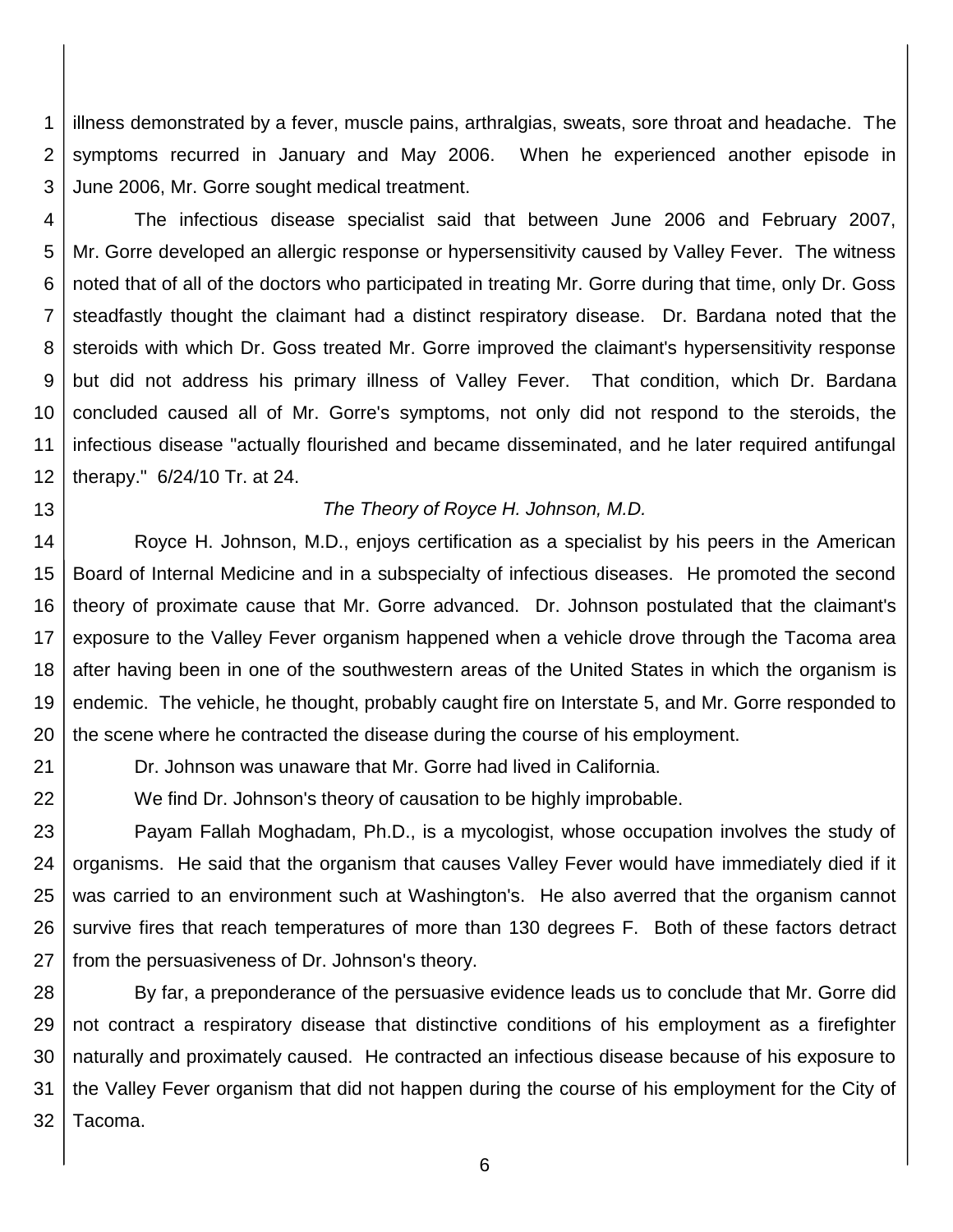### **FINDINGS OF FACT**

- 1. On April 26, 2007, the claimant, Edward O. Gorre, filed an Application for Benefits with the Department of Labor and Industries, in which he alleged that he contracted an occupational disease that distinctive conditions of his employment with the City of Tacoma Fire Department naturally and proximately caused. The Department rejected the claim for benefits on August 13, 2007, for the stated reason that Mr. Gorre did not provide it with a physician's report or medical proof. In its order the Department also informed Mr. Gorre that he had the right to file another claim with the Department so long as he filed it within one year of the date he was injured. The City of Tacoma protested the order on September 6, 2007. On February 11, 2008, the Department held the August 13, 2007 order in abeyance and rejected Mr. Gorre's claim for benefits because there was no proof of a specific injury at a definite time and place during the course of his employment, his condition was not the result of the injury he alleged, and the condition was not caused by an industrial injury event or occupational disease process. Mr. Gorre protested the order on February 20, 2008. On March 26, 2008, the Department allowed Mr. Gorre's claim for an occupational disease that the Department described as interstitial lung disease, nodular with eosinophilia and granulomatous disease with possible sarcoid. The Department held the order in abeyance one day later. On March 24, 2009, the Department canceled the March 26, 2008 order and rejected Mr. Gorre's claim for benefits because there was no proof of a specific injury at a definite time and place during the course of his employment, his condition was not the result of the injury he alleged, and the condition was not caused by an industrial injury event or occupational disease process. Mr. Gorre filed a Notice of Appeal with the Board of Industrial Insurance Appeals from the March 24, 2009 Department order on April 8, 2009. On May 7, 2009, the Board agreed to hear the appeal, and under Docket No. 09 13340, it issued an Order Granting Appeal.
- 2. In 2000, Mr. Gorre began working as an EMT for the City of Tacoma's Fire Department. From that time through April 2007, by far the majority of the claimant's work duties involved EMT work. The City of Tacoma hired Mr. Gorre as a firefighter on March 17, 2007.
- 3. Mr. Gorre was exposed to the organism that causes Valley Fever when he took a golfing trip to Nevada in November 2005.
- 4. Valley Fever is an infectious disease.
- 5. Mr. Gorre became symptomatic from Valley Fever in December 2005.
- 6. Mr. Gorre did not contract any respiratory condition that distinctive conditions of his occupation as a firefighter for the City of Tacoma naturally and proximately caused.
- 27 28 29 30 31

32

1

2

3

4

5

6

7

8

9

10

11

12

13

14

15

16

17 18

19

20

21

22

23

24

25